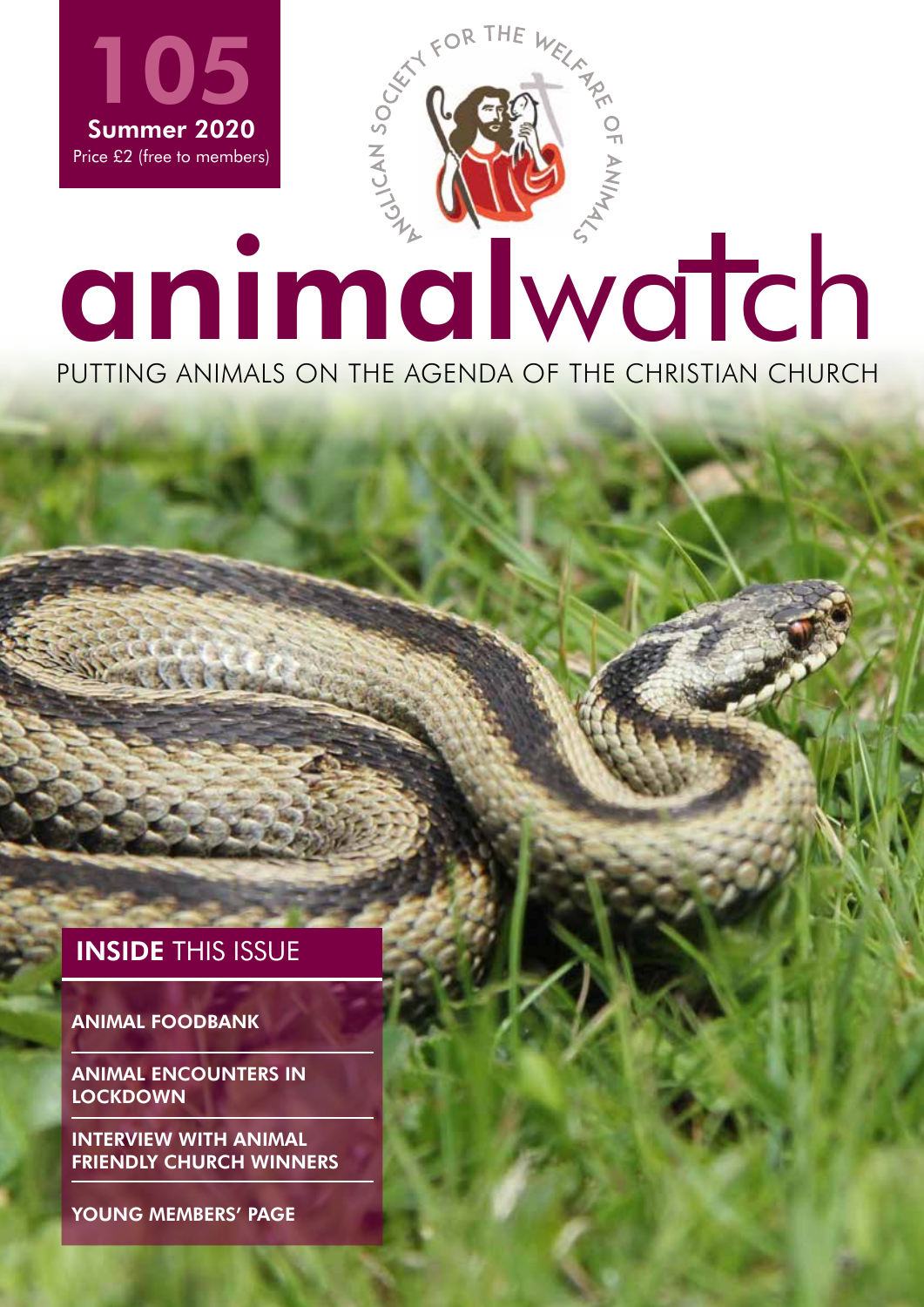## IN THIS ISSUE

| IN INIS 1990E                                                                                                                     |    |  |
|-----------------------------------------------------------------------------------------------------------------------------------|----|--|
| <b>HELLO AND WELCOME</b>                                                                                                          | 3  |  |
| <b>ANIMAL FOODBANK</b>                                                                                                            | 5  |  |
| <b>ANIMAL ENCOUNTERS IN LOCKDOWN</b>                                                                                              |    |  |
| <b>JUST LOOK AT ME NOW</b>                                                                                                        | 8  |  |
| <b>INTERVIEW WITH ANIMAL FRIENDLY CHURCH</b><br><b>WINNERS, ST JAMES'S, PICCADILLY AND ST JOHN</b><br><b>THE BAPTIST, PENDEEN</b> | 9  |  |
| <b>YOUNG MEMBERS' PAGE</b>                                                                                                        | 12 |  |
| <b>DOMINION AND HUMANITY'S RELATIONSHIP</b><br><b>WITH CREATION</b>                                                               | 14 |  |

Cover image courtesy of Lawrie Hills

# DORIS' DIARY

Hello! My name is Doris, and I am a Border Leicester ewe with very large ears! I was rescued by ASWA secretary Sam Chandler, as I had outlived my usefulness as a breeding ewe.

Below are some great events ewe may enjoy!

Wednesday 9 September ASWA AGM, via Zoom, 6pm. Please contact the Secretary for more information.

#### Sunday 4 October

Animal Welfare Sunday.

ASWA Annual Service, St Botolph's, Boston, Lincolnshire, 10.30am (TBC). Preacher the Rt Revd Dominic Walker, OGS, ASWA President.

#### Saturday 10 October

Animal Blessing and Thanksgiving Service for Pets, St Martin's Anglican Church, Mortimer Road, Kensal Green, London, NW10 5SN, 2pm. Led by the Revd Graham Noyce. All well-behaved creatures great and small are welcome but if your pet is nervous or you wish to remember a much-loved pet who has passed away, you may bring a photo to be blessed during the service. If you are unable to attend in person, you are welcome to send us the name and some details of your pet for inclusion in the service. For more details please email animalblessinguk@gmail.com.

#### Sunday 8 November

ASWA Remembrance Service for Animals in War, Animals' War Memorial, Park Lane, London, 3pm.

#### For further details of events, please visit the website: www.aswa.org.uk

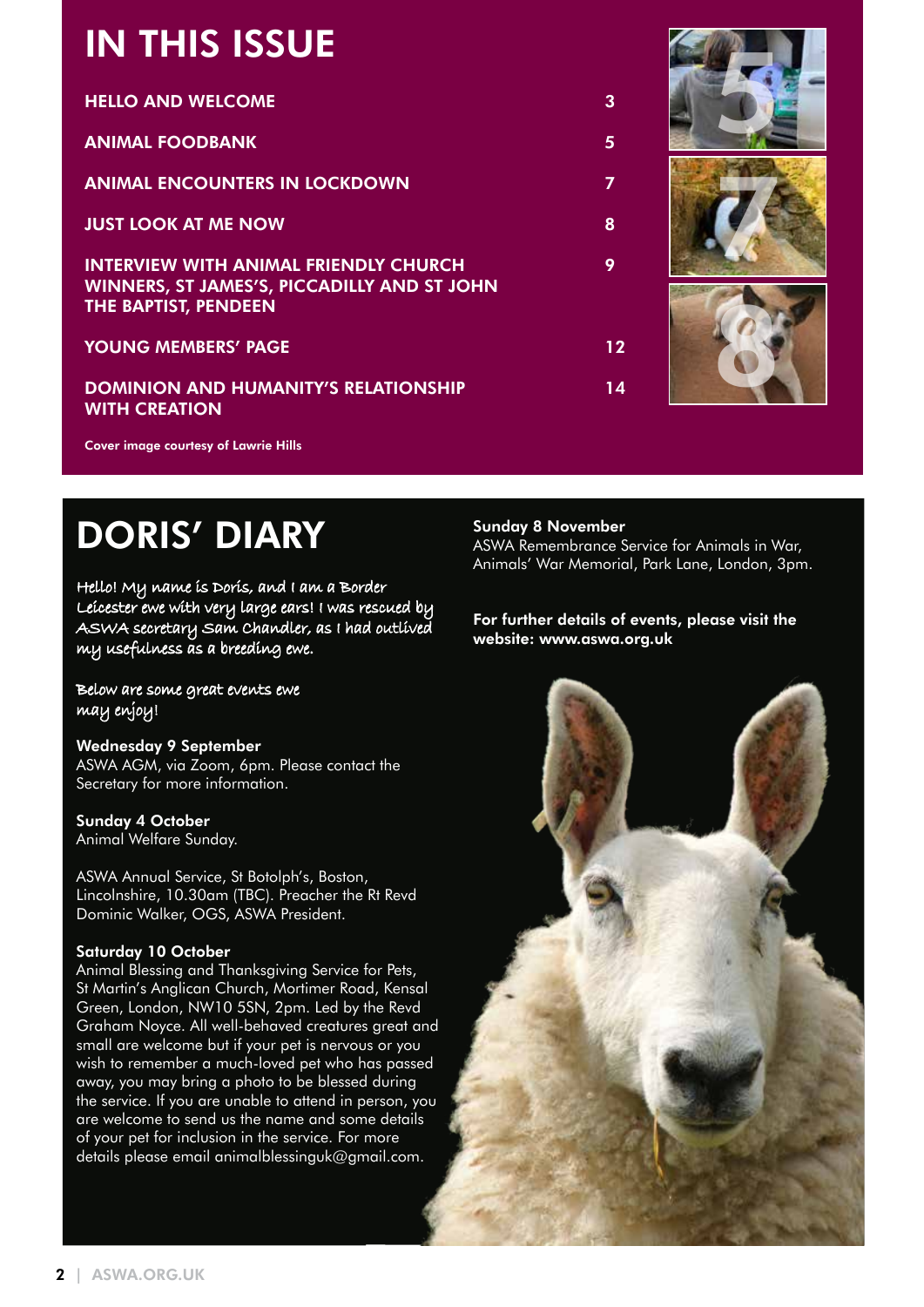## HELLO AND WELCOME TO ANIMALWATCH

Welcome to *Animalwatch*. Due to the ongoing pandemic and the resulting changes in working practices, this issue is coming to you a bit later than it would have in 'normal' times. Please accept our apologies for this.

In this issue, we have some wonderful photos and reports from our members sharing their animal encounters during lockdown. We also have an interview with our Animal Friendly Church winners and the return of our Young Members' Page.

We hope that you enjoy keeping up-to-date with news and information on our website. Do check regularly for resources and information about upcoming events. Please do make a note of the dates in Doris' Diary and check out the important notices about our AGM and annual service.

Please send any items for consideration for *Animalwatch* to Revd Jennifer Brown, Editor, PO Box 7193, Hook, Hampshire, RG27 8GT. Email is even better – animalwatch@jenbrown.org.uk. Please note that, owing to space restrictions, it may not be possible to print all contributions. Please refer to the information about contributions to *Animalwatch* for further details and restrictions on submissions.

#### Jennifer Brown, Editor

The deadline for the Autumn magazine is Monday 7th September 2020.

#### ASWA SPEAKERS AVAILABLE

## A WARM WELCOME

since the publication of the Spring issue.

If you have a group or service that would welcome an ASWA speaker, we would love to hear from you! We often travel a fair distance so please call to discuss it. We usually bring a stall and literature and always liaise with our hosts to ensure the talk is appropriate for their particular audience. Keep the invitations rolling in!

to our new members. We look forward to hearing from you. We are pleased to welcome five new members who have joined

To all our new members we extend a warm welcome and we would ask that you, along with our existing members, encourage others who share your concern for animal welfare to join. Introductory leaflets are available from the Secretary.

## CONTRIBUTIONS TO *ANIMALWATCH*

We very much welcome contributions to *Animalwatch* from our readers. We are interested to hear about the positive things being done for animals in your churches and communities. We also welcome informed pieces on specific areas of animal welfare, such as items relating to animal welfare law, the history of animal welfare, and theology. Articles should be submitted to the Editor

either as typed manuscripts by post or by email as Word documents, with any accompanying photos sent as highresolution jpg files. Items submitted as pdf files or email text cannot be accepted. Submissions must be the contributor's (sender's) own original work, and (unless otherwise agreed) not published elsewhere. Items may be edited for length, readability and

appropriateness of content. Publication of submitted items is at the Editor's discretion. In submitting an article, the contributor assigns copyright for the piece to ASWA. For items submitted by email, please assume your item has been received unless you get a delivery failure notice. The Editor is unable to acknowledge receipt of individual submissions.

## ASWA MERCHANDISE

#### Available from the ASWA web site

ASWA literature: a range of literature on a variety of animal welfare subjects available.

PAWS for Prayer cards: paw shaped cards with a prayer for companion animals printed on one side. £0.20 each.

Egg Cards: egg shaped cards with a prayer printed on one side. £0.20 each.

ASWA bags: handy cotton shopping bag with the ASWA logo. £4 each.

ASWA badges: show your support for ASWA by wearing a lapel badge with the ASWA logo. £1.50 each.

**Sticker sheets:** Activity sheet with stickers (ravens or bees), £2.00 each.



ASWA Christmas card

Once again, Thea Olrog has created a unique design exclusively for the ASWA Christmas card. The card will be available to order from September, either on-line via our website or by sending a cheque made payable to ASWA. The price for this year's cards is £5.50 for a pack of 6 (including postage). Made from good-quality stiff card with high-quality envelopes, each card is printed with a Bible verse and has ASWA's details on the back. Sending an ASWA Christmas card is a great way to help raise the profile of ASWA and the work that we do.

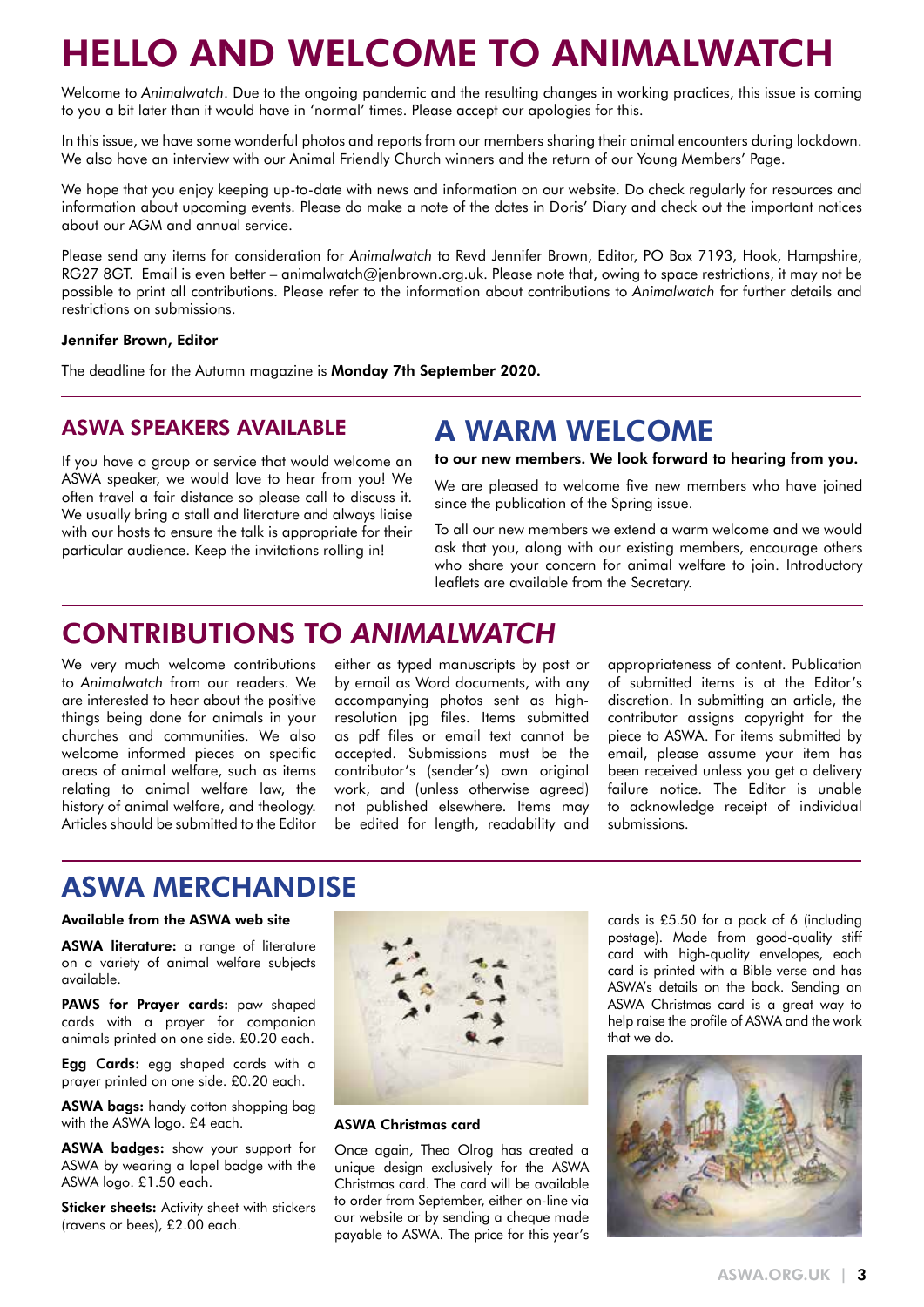## GOOD NEWS

#### Hope for pangolins

In June, the Chinese government announced that it has removed pangolin scales from its list of approved traditional medicine ingredients. That's great news for pangolins, one of the most trafficked and most endangered species in the world. If this change reduces trade in live pangolins, that will be good news for humans, too, as there is some evidence (although not yet conclusive) that the corona virus causing the current pandemic may have migrated from bats into pangolins before crossing to humans.



# NEWS & NOTICES

Don't forget, you can follow ASWA on Twitter – aswanews



You can also keep up with what's new via our website – www.aswa.org.uk.

Check the web site for the latest resources, including those for youth & children.

#### Animal-friendly Church awards

Is your church animal friendly? ASWA sponsors the Animal-friendly Church award to recognise those churches that take animal welfare seriously as part of their ministry and mission. Churches can apply at any time and those meeting the necessary criteria will be awarded animal-friendly church status. Information is available on the website or from the Secretary.



#### ASWA AGM

The AGM Scheduled for May has had to be postponed as a result of the COVID-19 restrictions. The AGM will now be held on-line on Wednesday 9th September at 6pm. For full details, please see the notice elsewhere in this issue.

#### ASWA Annual Service

At the time of going to press, we hope to be able to hold our annual service on Sunday 4th October, as planned. The service is to be held at St Botolph's Church, Lincoln, at 10.30am. Please see the notice elsewhere in this issue for information about alternative plans should this change.

## ASWA NEWS

#### ASWA offers support in lockdown

As you may be aware, many charities have been suffering a loss of income during lockdown. As people have been furloughed or, in some cases, lost their jobs or businesses, they have been unable to support the causes that rely on their donations. Animal rescues have been no exception, and ASWA was pleased to be able to support Hillside Animal Sanctuary with a small donation. Hillside do very important work, rescuing horses, ponies, farm animals, dogs and small mammals, to name just a few. It's great to be able to team up with an organisation like Hillside to help keep vulnerable animals safe, well and loved.

## TALKING POINT

#### All for our use?

Although it hasn't been confirmed, some scientists think that the corona virus that causes COVID-19 originated in bats, then jumped to probably at least one other animal species before infecting humans. Trade in wildlife for food and traditional medicines, as well as for the exotic pet market, brings human beings into close proximity with animals we wouldn't otherwise normally encounter. Human expansion into wilderness areas also increases the chances of human− animal encounters. These activities also stress the animals involved, making them more prone to diseases − diseases that can, in the right conditions, make the jump to humans. Do we have the right to assume that every corner of the earth should be open to our use? Are other animals ours to do with as we please? Do we consider the risks to ourselves, as well as the inevitable harm to animals, that result from the way we treat the earth and our fellow creatures?

## **OBITUARY**

#### Terence Howard

It is with sadness that we announce the death of Terence Howard, a longstanding ASWA supporter.

#### Meryl Tookaram

It is with sadness that we report the death of Meryl Tookaram, a longstanding friend and supporter of ASWA. She lived in Arundel and loved the Cathedral.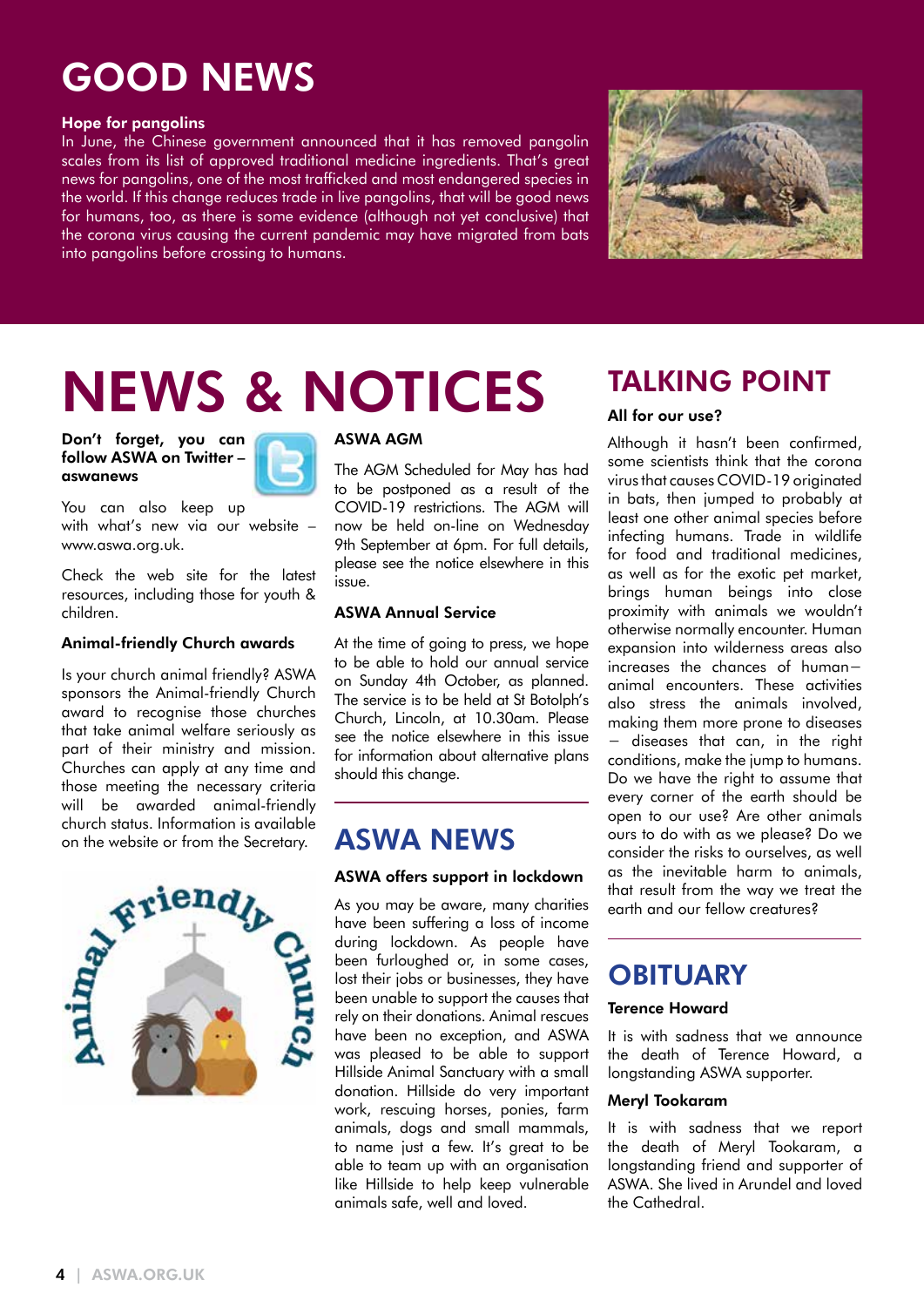## ANIMAL FOODBANK

Founder of the animal foodbank (ALFS or Alfsherts) Tina, is passionate about animals and their welfare. This is how she came up with the idea for an animal food bank. "One day, walking my old dogs around the cemetery my house backs on to, I saw a Hertford Food Bank Vehicle supplied by Asda. If there is a food bank for people, why not for pets? So Alfsherts was born!"

ALFS is all about helping people that are struggling to feed their pets. The goal is to prevent those people having to rehome pets purely because they can't feed them. With the current climate, there has come a growing number of people that find themselves financially unstable. Giving up pets at this time would be heart-breaking, yet another thing that's lost. Pets are, as we know, part of our families and our support networks.

We have offered support to families struggling with mental health issues or that have found themselves in dire straits, having no money and children to feed. In one case, a teacher got in touch with us on a family's behalf and we gladly helped them. We have helped professionals who have lost their jobs, their life changed on a sixpence, and had a 14-year-old Staffordshire Bull Terrier to feed. They were referred by a food bank. We've also assisted a lady with a pregnant cat. We are now supporting the mum cat and five kittens with food and worming up until eight weeks. We will also assist in rehoming with full rescue back-up and neutering contracts, if needed. If we do ever have to rehome a pet, it is done only using our wonderful foster homes. We won't use kennels for any of the animals we help. These, and many others we are

happy to help, are just relieved that their beloved pets are able to stay put. We want to reach as many people as we can. We endeavour to turn no-one away, and have offered support to wildlife as well as domestic animals.

The larger we grow, the more food donations we will need to keep up with demand. It would be amazing if our community could come together in these difficult times and contact us if they need help or can donate pet food in whatever quantity. It all helps! We will take opened or split bags and Pets at Home in Hertford regularly supply us with split bags, which we then divide up into clear bags for our bundles. ALFS also has a PayPal account and an Amazon wishlist to which people can donate if they are unable to donate pet food.

PayPal link: https://www.paypal. me/alfsherts?locale.x=en\_GB; Amazon wishlist link: https:// www.amazon.co.uk/hz/wishlist/ ls/1LFKNMKE3KYTX?ref\_=wl\_share; Website: https://www.alfsherts.com.

Rebecca Hadgett ALFS



## THE VEGGIE TRAVELLER

Because of restrictions that have been in place to prevent the spread of COVID-19, there is no Veggie Traveller review in this issue. These reviews will resume when travelling can once again be done safely. In the meantime, we hope that all of our readers will keep safe and well.

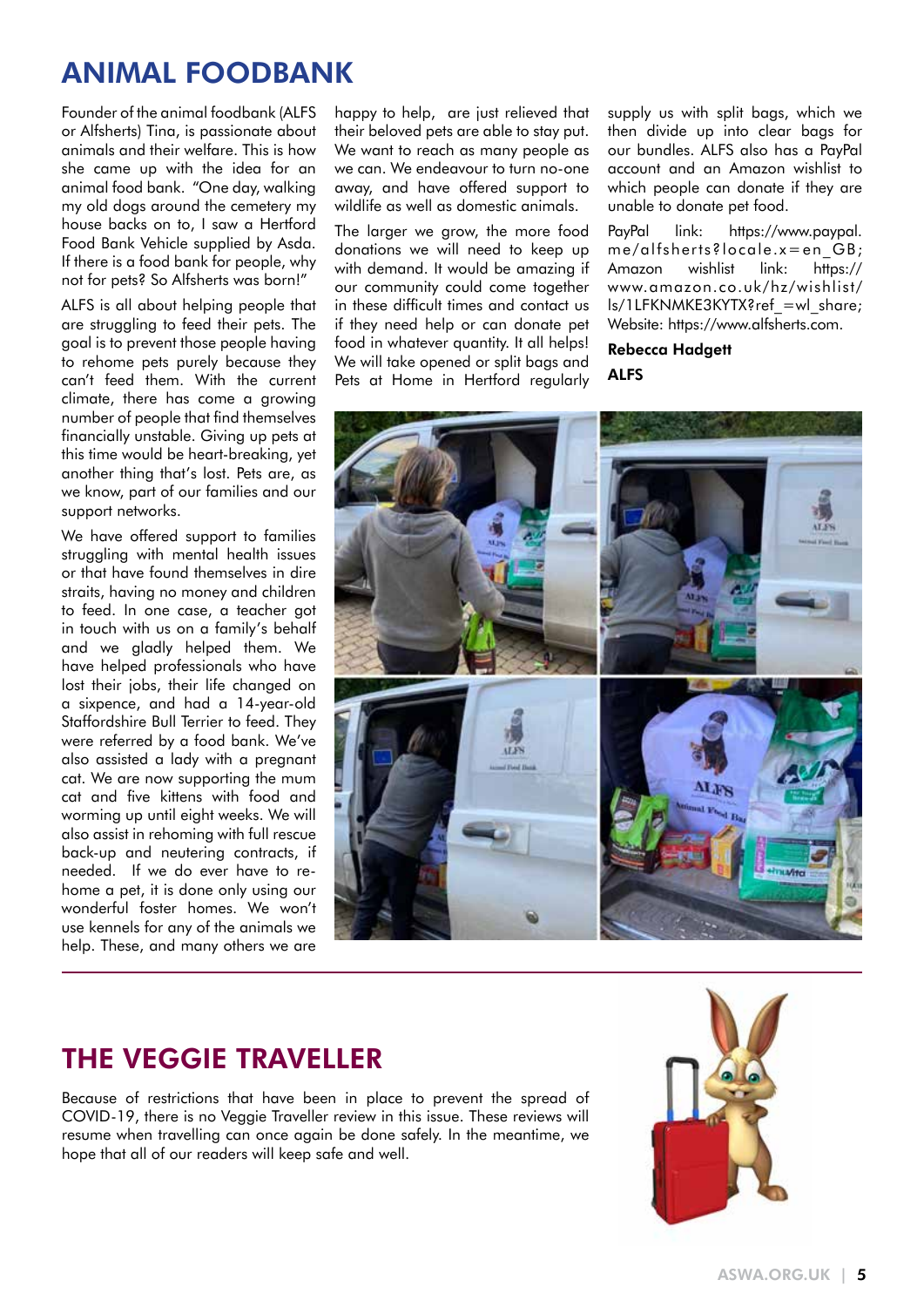## NEWS FROM AROUND THE WORLD

#### AUSTRALIA

#### Impact of the pandemic on animal welfare

I would like to tell you about a couple of important animal issues happening during the current corona virus pandemic.

Firstly, the impact on companion animals. The virus has led some owners, perhaps due to job loss or sheer panic about what is happening, to surrender their animals to animal shelters. This presents difficulties to rescue groups, with diminishing numbers of volunteers, due to lockdown, being available to drive, often long distances, to distant shelters and council pounds to collect animals suitable for rehoming.

I have been in touch with RSPCA NSW, and they tell me that between late February and early May this year, 17% of surrenders related to, "cannot afford basic care, food, vaccines, etc," due to the virus. In 2019 this figure was only 8%. However, since the beginning of March, 2800 animals have been adopted. It is hoped that the animals have found their forever homes and will not be surrendered when people return to work.

Another group of animals impacted are those in zoos and wildlife parks. The zoo animals are apparently getting bored without visitors to look at, and some have been taken round and about in zoos with their keepers. Some people may think that they shouldn't be in zoos at all, but I think it is better than several terrible alternatives.



Now to a big picture story. As I've often said in my news from Australia, live exports to the Middle East are much disliked by the community, though they continue. In wake of the Agassi Express scandal, when 2400 sheep died of heat stress, the Ministry of Agriculture decreed that from 1st June to 14th September, there were to be no live export shipments to the Middle East as it was far too hot.

In late May the Al Kuwait arrived in Fremantle, Western Australia, to pick



up 56,000 sheep, assembled for the trip to the Middle East. However, a number of crew members were found to test positive for Covid-19, and were put into quarantine. (Currently 21 crew members). There was no way the ship could sail by 1st June. The exporter requested an extension which was refused by the Federal Minister for Agriculture, who said he had considered legal, welfare and trade implications. As one would expect, Animals Australia and RSPCA Australia (the umbrella body for the various State RSPCA organisations) provided the Minister with plenty of information to help inform his decision. The plan was to slaughter the animals in Australia. This would have been a far better outcome for those sheep.

Unfortunately, the Federal Government Department of Agriculture has gone back on its own regulation of disallowing live exports to sail to the Middle East between 1st June and mid-September, and is allowing 50,000 sheep to sail. Animals Australia has lodged an Appeal in the Federal Court, which was to be heard as we go to press. Animals Australia says the decision reversal, "will not only subject sheep to inevitable suffering from heat stress, it also renders these new laws meaningless and undermines any government assurances that animal welfare is a priority in the regulation of the live export industry."

So, we await further developments. Keep safe everyone.

Olga Parkes

#### SOUTH AFRICA

#### SA.MAST: facing danger to keep animals safe

We have received a report about SA.MAST (South Africa Mass Animal Sterilization Trust) who, as well as providing sterilisation of pets, also provide emergency veterinary care and other services.

After facing a funding crisis, SA.MAST received sufficient donations to allow them to remain open during the pandemic and continue to provide help and emergency veterinary care. Loss of funding during the pandemic wasn't the only challenge that they faced, however. On 24th April, they were the victims of an armed robbery. Despite this, staff were performing an emergency operation only an hour later. Talk about keeping calm and carrying on!

Like many charities, SA.MAST continue to face a funding shortage as people see their own incomes reduced and futures uncertain because of the pandemic. If you would like to support their work, you can visit their web site: www.samast.co.za.

#### SWEDEN

#### Turning to companion animals in lockdown



The COVID-19 pandemic has led to an hysteria concerning pets. People are finding it hard to deal with social isolation and are checking out shelters and internet sites for unwanted pets or even contacting breeders and getting one. Many shelters are now voicing an increasing worry concerning the safety of these pets in the future. Once the pandemic calms down they risk being faced with people dumping their pets as social isolation may not be as strict as it is now. For instance, there are already about 150,000 stray cats in Sweden. We do not need any more unwanted cats.

Anna Harenius, expert at the Animal Rights movement, says in a statement that it is imperative that people get proper information about the animals they adopt or buy. Dogs are social animals needing a pack and cannot be left alone all day. The fact that cats can deal with loneliness better than dogs does not mean they can be left. They still need to be taken care of twice a day, fed and given fresh water. She underscores that it takes a lot of time and commitment to take care of a pet. People need to understand that a vet bill costs money and if and when a pet becomes ill or injured their owners need to have that money ready. They also need to understand that the pets may live for 10, 15, 20 years or more.

The Animal Rights movement has a list of things to take into consideration before you get a pet for yourself or your family:

Do not buy – adopt! Give a homeless pet a forever home. Check out the shelter. Go to different shelters, find out about them, go see what it looks like and the conditions in which the animals live. The Animal Rights movement supply a list of shelters in Sweden as a help. Emergency home action means considering taking a pet in for a limited time to help a shelter that is overcrowded. This is a good way to get a feel of what it is like to take care of a pet. If you decide to adopt a pet, make sure that it is ID tagged and has been registered properly.

#### Sandra Kinley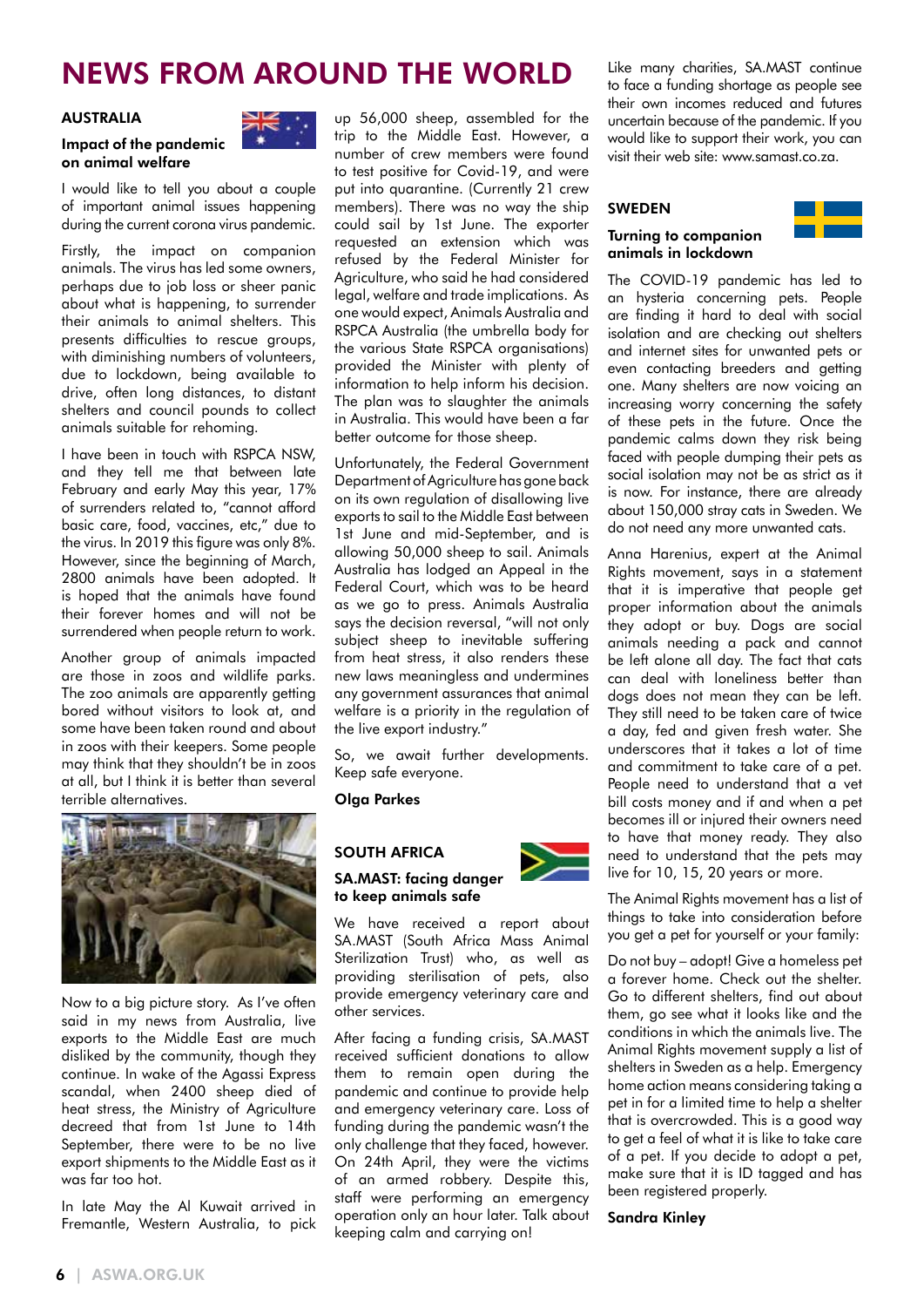## ANIMAL ENCOUNTERS IN LOCKDOWN

*Alongside all the sadness and suffering that the COVID-19 pandemic has brought there have also been moments of joy. The lockdown we've been experiencing has led to a decrease in road traffic, human presence outdoors and noise pollution. As a result, animals have become a bit bolder and people have been having some amazing animal encounters, including some of our members. We wanted to share some of their stories and images.*



I am the administrator at St Gabriel's church in Sunderland and am also a trustee at Binky Buns rabbit and guinea pig rescue. I have been so glad to find ASWA which combines my love of animals with my love of God.

During the lockdown a little bunny was abandoned under a car outside a vulnerable church member's house. Well, our inn was full, but we felt led to rescue this little guy anyway. It was a decision we have not regretted. A volunteer unexpectedly came forward to help the rabbit who is now called Chester. She says that in this terrible time of isolation he has brought her as much joy as she has given him. With the devoted attention she has been able to give him while she's had to stay at home, he has gone from an unwanted bunny who was left on the street like a piece of rubbish to one who truly loves life and people. It has been a beautiful transformation.

#### Joanna Rodgers and Team BB

On a weekday during lockdown, I accessed St Clement Church building to write an entry in the burial register. As I unlocked the porch door I was first struck by our usual vase of welcoming flowers, once bright blooms, but now withered and brown. 'How sad' I thought, until I noticed ladybirds sheltering in the withered petals.

When I opened the main door into church the stillness, the silence, was overwhelming. As I walked around

I saw a spider has carefully made a web on the cross behind the altar, our bats are obviously enjoying having the building to themselves, and in my mind's eye I imagined the church mice having a sing song around the piano of an evening…..I felt like an intruder and left as quietly as I could.

As much as I look forward to the time when we can once again join together in worship in our beautiful building, I take comfort that life continues within it, highlighting the fact that we only share our world, and perhaps nature survives better without us.

#### Di Wiloughby

The birdsong in Wimbledon has been wonderful since lockdown.

#### Christine Denwood



Some may say hooray and some lament, but there are only three species of indigenous snake in Britain. The one that most people are likely to encounter is the Grass Snake, quite often seen in gardens especially those which may have ponds, damp areas, or streams running nearby. The Grass Snake's colour varies from olive drab green to an almost bluey green in some cases and it has a yellow collar just behind its head. Occasionally in older specimens the colouration fades to a creamy white. It can grow up to 1metre or more in length and can be very swift in the summer sun. It is completely harmless to humans and is of a timid nature, quickly slithering off to cover if it perceives danger.

The rarest of the British snakes is the Smooth Snake, confined to the sandy southern dry heaths of Dorset, Hampshire, and Surrey. The name derives from its very smooth scales that give it an almost shiny appearance, especially when it has just shed its skin. The basic colouration is grey with a black eye stripe. Some specimens have what appears to be a crown pattern on the top of their head, hence the Latin name, 'Coronella'. This snake is very secretive and unlikely to be seen unless one has a lucky encounter.

The most widespread of the three snakes is the Adder, which generally inhabits heathlands, field edges, and downlands. Males have a background colour of creamy white with a black zig zag stripe running the length of their back, females have a darker biscuit colour background with a brown zig zag stripe. Both have red eyes with cats-eye pupils. The Adder is Britain's only venomous snake. It is a timid, retiring animal unless cornered, when it will assume a 'strike' position to defend itself, but it is much more likely to hurry away to safety.

A small percentage of Adders are completely black (melanistic), melanism being an abnormal development of black pigment in their skin. These animals can look quite sinister with their black appearance and red eyes. Much more uncommon however is the example shown in the photo here, where the zig zag is replaced by a continuous black dorsal stripe. This specimen was noted in Kent during May of this year.

All three snake species are protected from persecution under the terms of the Wildlife and Countryside Act of 1981.

#### Mike Preston, photo by Lawrie Hills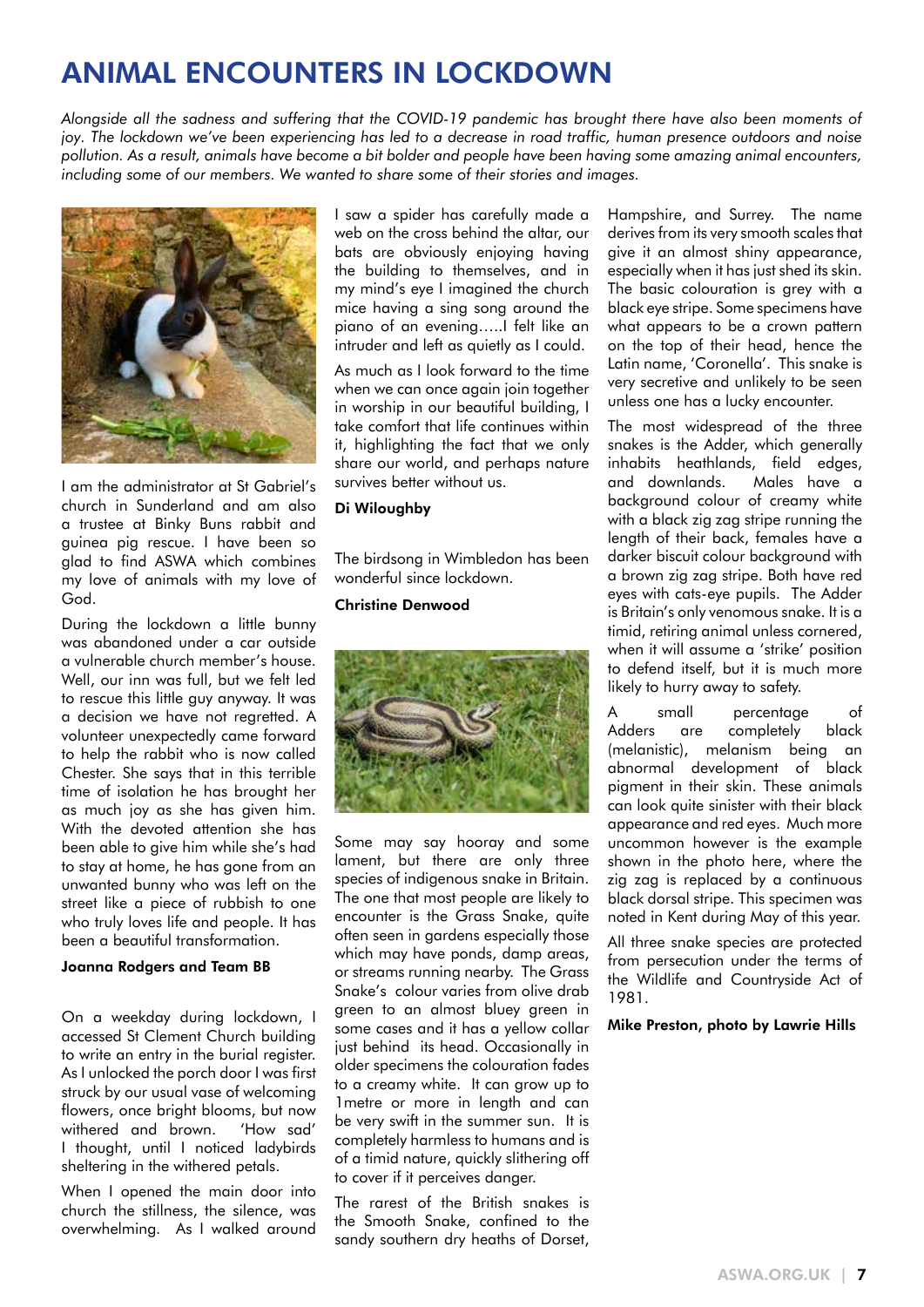## JUST LOOK AT ME NOW

It has been two years since we started the lengthy procedure to bring Betty, an African Basenji dog, over to the UK from Uganda. It has been quite a journey, but if you could see her now you would surely agree it has been worth all the effort and expense.

She may be "just a dog" to some people, but to those of us who love and care for animals, Betty is a creature who deserved a break and we were able, collectively, to make it happen.

It has not been easy at times. Before she arrived, I had to go to Amsterdam to collect her as she had to fly into this country accompanied. The KLM flight from Entebbe stopped off in Holland and she was transferred to a different plane for our flight to UK. We were met at Heathrow airport by Samantha and Henry Chandler. After checks at the Animal Reception Centre, we were kindly driven up to Derby where we introduced Betty to Margaret, her new "mum." Fortunately, they bonded very quickly. Betty has a most endearing character and expressive face. She is easy to love.

There have, however, been bumps along the way. Due to her past life, she can be wary of men, especially if they have something in their hand (she was used to being beaten). She had been kept in squalor all day in a dark shed, released at night as a guard dog, when she had to scavenge the rubbish dumps and pits to find her own food. She had several litters of puppies and along the way had picked up a disease which had produced a huge tumour which was a TVT (Transmissible Venereal Tumour). Unfortunately, these are all too common in Africa.

When I found her, I persuaded her owner to let me have her operated on. This was done on a towel and bin liner in a back garden. After Betty arrived here, it became apparent that the tumour had re-grown, necessitating more surgery and several weeks of chemotherapy.

Thanks to ASWA support, Betty is now seemingly fully recovered. She is a great companion for Margaret and the two of them have recently moved into a retirement village bordering fields and woods which are ideal for her daily walks. Betty is looking quite "fat and well-favoured", is extremely well cared-for and is happy and contented. She greets me with huge affection and loves a tummy rub and lots of fuss.

A real "rags to riches" story, caninestyle. With many, many thanks to ASWA supporters – we couldn't have done it without you! Betty is one of the lucky ones. I still grieve for the many other Bettys I had to leave behind.

Mary Mills

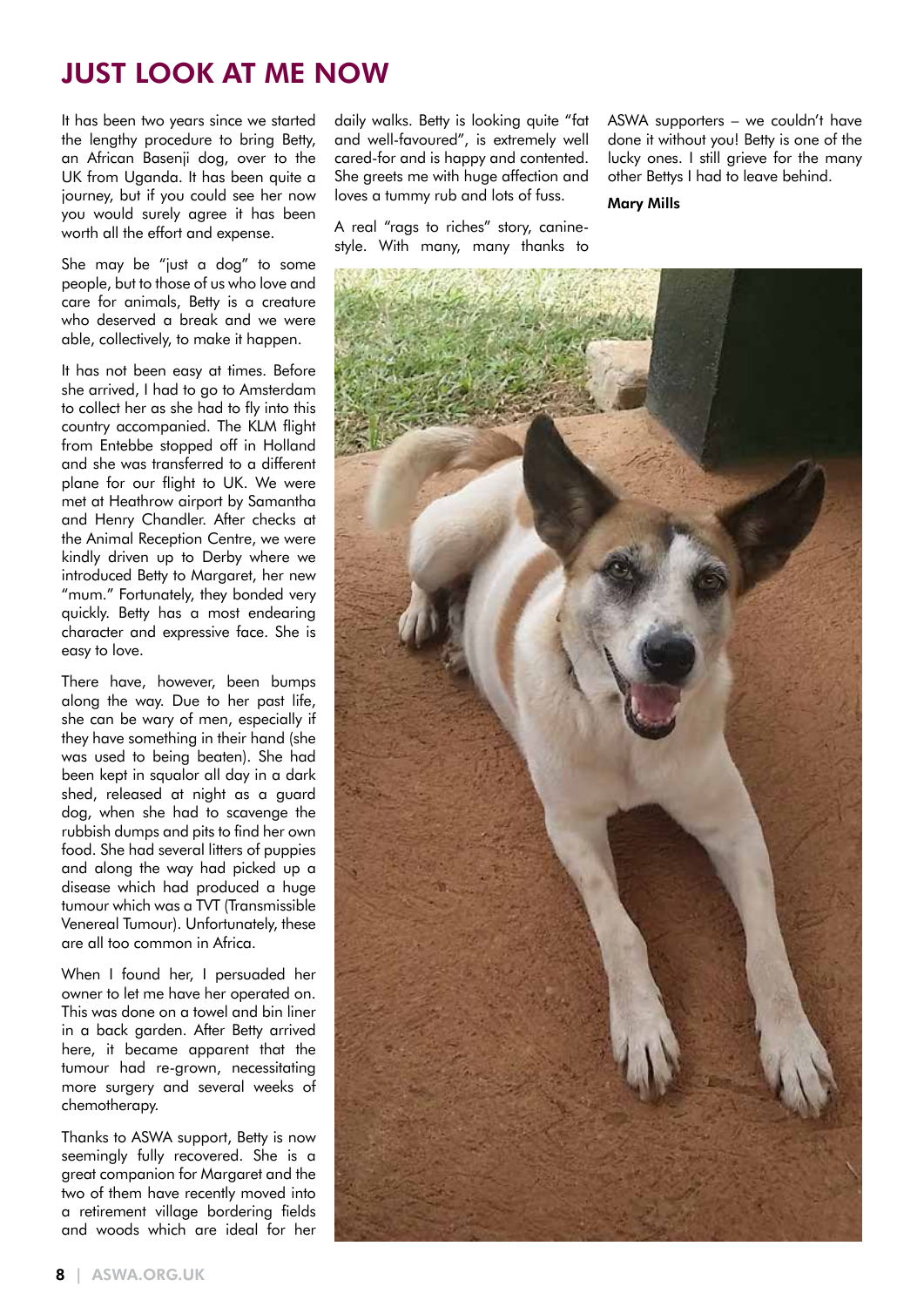### INTERVIEW WITH ANIMAL FRIENDLY CHURCH WINNERS, ST JAMES'S, PICCADILLY AND ST JOHN THE BAPTIST, PENDEEN

We invited the two churches who were joint-winners of Animal Friendly Church 2019 to talk to us about winning the *award. Here we share the responses to our interview questions from Deborah Colvin of St James's Church, Piccadilly, and Revd Karsten Wedgewood of St John the Baptist, Pendeen.*

#### Congratulations on winning this year's Animal-friendly Church award. What does it mean to you that your church has received this award?

*Deborah:* St James's has a long tradition of honouring all of God's creation and we try to translate this into concrete choices as much as possible. Our animal welfare commitment goes hand in hand with our eco-activity, which has resulted in a Gold Eco Church Award. The ASWA Award is very welcome for having recognised our attempt to serve God through care for all God's creatures.

*Karsten:* At St John the Baptist Church in Pendeen we are delighted to have won the award as we feel animals very much have a place in our church. The psalmist prayed, "Let everything that has breath praise the Lord" and we can only echo that. All of us, people and animals alike, are loved and cherished by God. The plaque by the main door is a celebration that our church is not just there for an exclusive section of God's creation. To have been recognised for something that is second nature to us has been a wonderful gift.

#### Is being an animal-friendly church something that is important to a majority of the congregation?

*Deborah:* Being animal-friendly is seen as an integral part of SJP's commitment, although the level of active engagement naturally varies. Some proposals require longer analyses and conversations, but we do not encounter opposition to animal-friendly initiatives. Whatever new action we propose is discussed with the community in order to garner broad support. Sometimes this process may take a bit longer, but we believe that it is essential in order to grow together as a community in whatever we do. Most members of the congregation are very supportive of

our animal welfare work and we are proud to count Joey, the spaniel who lives with rector Lucy Winkett, among our supporters.

*Karsten:* Absolutely! As a Church of England priest I have known many churches and I can genuinely say most congregations wouldn't have been able to see the funny side of a cow having 'a bit of an accident' in the back of church during the pet service. Members of Pendeen Church are not just very accommodating of animals and their needs but also actively promote animal welfare issues and campaign against animal cruelty.

#### Has winning this award helped to raise the profile of animal welfare in your church? Has it had any impact on how your church is viewed in the community?

*Deborah:* This award and our broader collaboration with ASWA, for instance through the hosting of last year's Annual Service, have helped various members of the congregation to develop more curiosity about what we were already doing on the animal welfare front. Many people enjoyed sharing in the lovely and plenteous plant-based lunches after the event with Tony Campolo and after the ASWA Annual Service, which offered great opportunities for conversations about animal welfare too.

*Karsten:* Yes, it has. I wrote about it in our parish magazine and it's been quite a talking point in the community. I think sometimes churches focus very much on young families and somebody who has a pet rather than a child in their life can easily feel left out, as if their love for their pet somehow isn't in the same league. This award has helped to make it very clear we honour all caring relationships not just between people but also with other species.

#### Can you tell us about some of the animal-friendly things that your church does?

*Deborah:* Dogs are often present at our services, we regularly include animals in the intercessions, our shared meals are increasingly plantbased, we take care of our garden in a way that not only avoids harm to its inhabitants but actually offers a welcoming environment for all animals who live there or simply pass/ fly through it. These are just a few examples, but the main point is that we try to consider the animal welfare impact in all we do.

*Karsten:* People are welcome to bring their animal to church at any time, but we do have particularly animal friendly services. During Advent we have a 'Carols with the animals' service, a service with our primary school choir where we sing a few carols and say a special blessing over each animal present. The proceeds from this service then go to our local animal sanctuary. Also, our midweek Communion service is well supported by a strong canine congregation whose attendance is duly recorded in the service register. We include them also when it comes to receiving Communion and they receive a gravy bone each at the communion rail.

#### What advice would you give to other churches that want to be more animal friendly?

*Deborah:* What we are doing is deeply rooted in the call of the Gospel to pay attention and take care of the needs of others, whoever they are. We are asked not to forget even a sparrow, and this mental habit naturally leads us to make some concrete positive choices. It is important to be clear and visible about what we do, because it shows what we are like. Welcoming dogs in church together with their human friends only requires a bowl of water in a corner. Our canine quests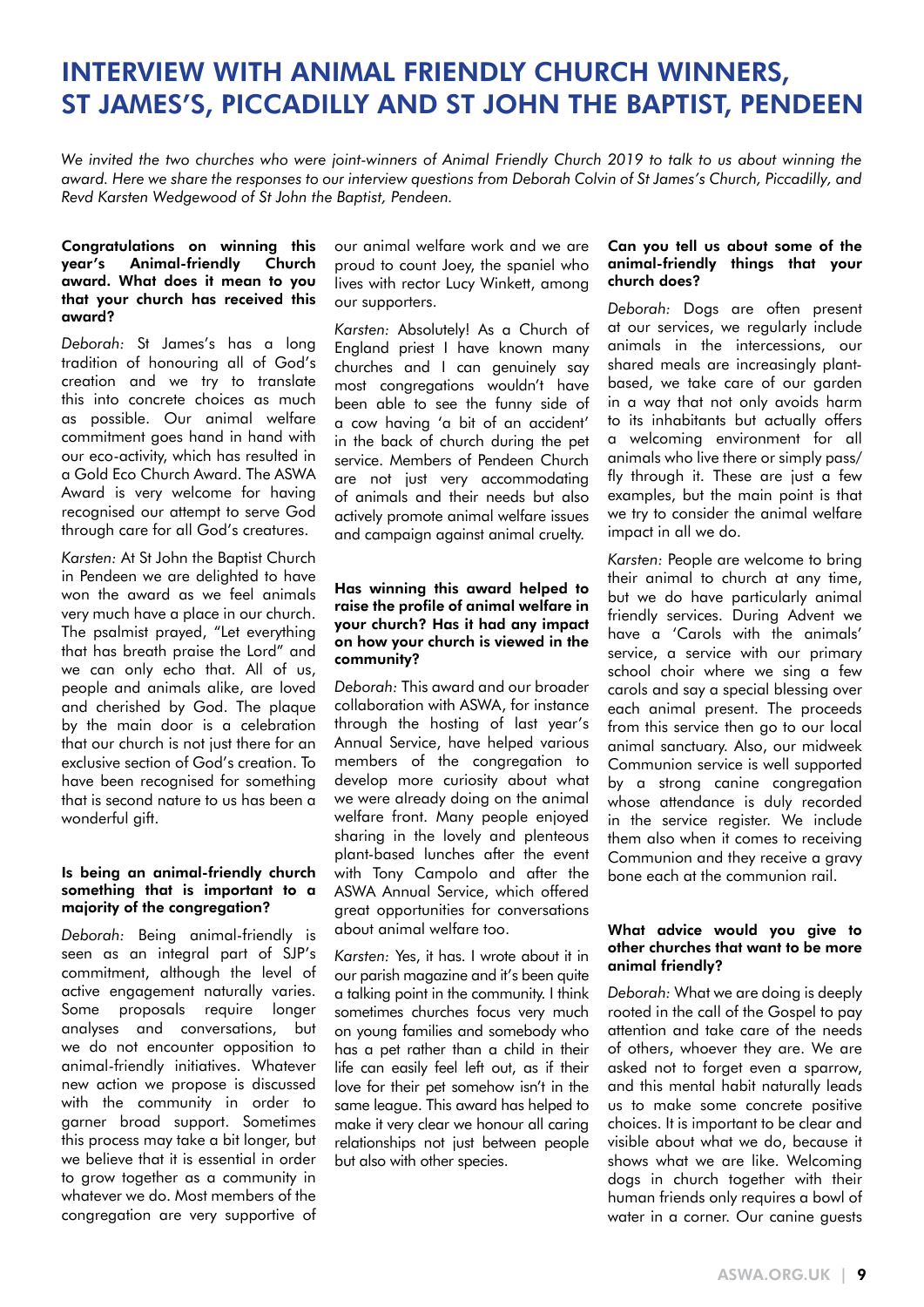tend to be well behaved, including when they join in the singing. If there are shared lunches, it is quite easy to challenge the congregation to focus on plant-based recipes, which helps both animals and the environment. Some decisions might require resources or deeper cultural changes, but if the church is clear in its commitment towards all creatures it is the sense of direction that counts rather than the timetable. Probably delegating one person to formulate proposals – and listening to them – would help, if there are members of the congregation who are particularly interested in animal welfare, linking ethical principles to the call of the Gospel.

*Karsten:* Just give it a go, you won't regret it, but here is one important piece of advice very close to my heart: I used to work as a Guide Dog trainer before I put on the dog collar myself and we would never have just thrown a dog into a new situation. So just because we think it's lovely welcoming animals in our services doesn't mean they feel the same about it. In fact, to an animal the experience might be as stressful as a visit to the vet and therefore it's vitally important to build it up and familiarise them slowly (such as sitting in church alone during the day, taking them to a coffee morning or smaller services, etc.).

#### Does the church have any plans to expand what they do for animals?

*Deborah:* We consider all our activities as a work in progress, to be constantly assessed and possibly improved. More could be done in the area of procurement of food, toiletries and cleaning products, but improvements can already be noticed.

*Karsten:* In West Penwith we have rare solitary mining bees and we're currently developing our churchyard into a flower-rich habitat for the bees to feed on.

We're also thinking about building a 'bug church', a smaller model of our church for wildlife to attend worship as and when they please. We have even come up with a name for it already: St John the Bugtist!

#### Is there anything else you'd like to tell us about your church?

*Deborah:* Come and visit us when you are in London. Your four-legged friends will be welcome too!

*Karsten:* Come and say 'hello' if ever you are in the area. We are a very friendly bunch of people and animals and always keen to welcome visitors.

### HENS BEHAVING BADLY

In the picture are my five rescued hens doing a little weeding, eating some of my plants, and enjoying their newfound freedom in my garden. There is such joy in seeing hens being happy and spirited, showing their natural characteristics.

Thousands of hens are still living in confined conditions on commercial farms and they are unable to express their natural behaviour because they are living in an unnatural environment. My rescued hens always come from the BHWT, (British Hen Welfare Trust). They are an extraordinary charity who have rescued and re-homed over 750,000 hens to date.

It was in 1995 that Jane Haworth, founder of BHWT, re-homed her first ex-battery hens, and her work has helped people like me become henkeepers. There is nothing like having hens in your garden, but they need to be cared for just like any other pet. They may eat the odd plant or two, but it is so worth it to see my hens behaving badly.

#### Janet Murphy

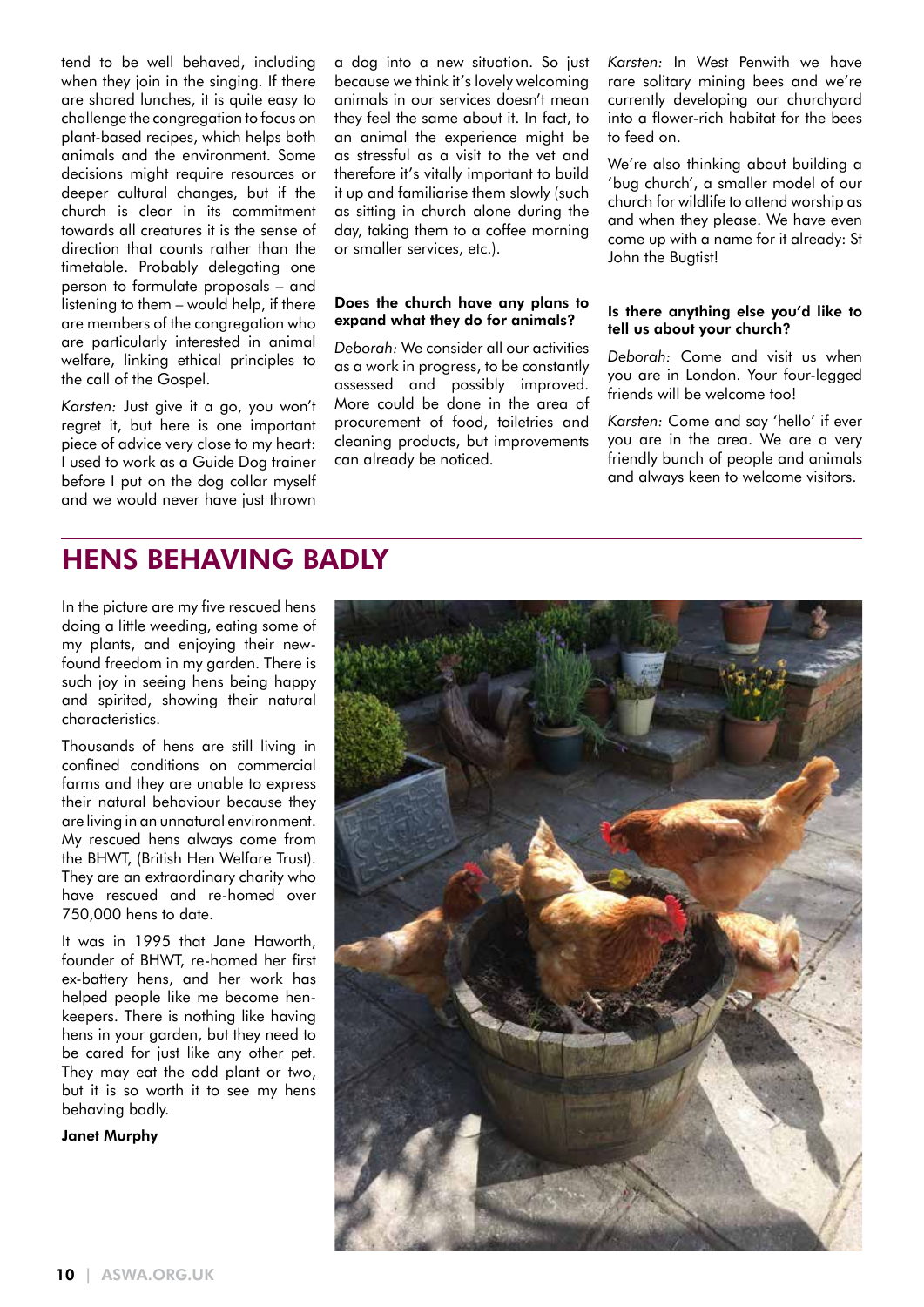

#### ANNUAL GENERAL MEETING OF THE ANGLICAN SOCIETY FOR THE WELFARE OF ANIMALS

Wednesday 9th September 2020 at 6:00pm to be held by Web Conference you may join on line or by phone

Due to the Covid 19 Pandemic, ASWA postponed the Annual General Meeting from 9 May 2020.

With the continuing special conditions, and in common with good practice, we plan to conduct our AGM on Wednesday 9th September 2020 at 6.00pm on line using Zoom! Members wishing to join may either join via the internet or hear the meeting by phone.

In order to 'attend' it will be necessary to pre-register your intention to join the meeting. Preregistration can be by email to angsocwelanimals@aol.com, putting "AGM ATTENDANCE" in the header, or if you do not have access to the web, by phone registering on 01252 843093 (answerphone).

You will receive a confirmatory email or message to confirm receipt and information will be sent to phone attendees seven days in advance of the meeting. Those attending via the internet will receive a browser link, meeting ID and password (please note – it isn't necessary to have zoom installed) by 4.00pm on the day of the meeting.

## IMPORTANT NOTICE REGARDING ASWA ANNUAL SERVICE

## 4TH OCTOBER 2020

At the time of going to press, we are still unsure as to what Church of England guidance will be for Church services by October. We are still hopeful that we will be able to celebrate Animal Welfare Sunday together at St Botolph's Church, Boston. However, in the event that we need to cancel we will post a notice on our website and send out an email to our members. If you intend to make the trip to Lincolnshire, please check with the Secretary before you make your journey.

We are exploring a possible 'on-line' celebration in the event of cancellation.

Many thanks

The Secretary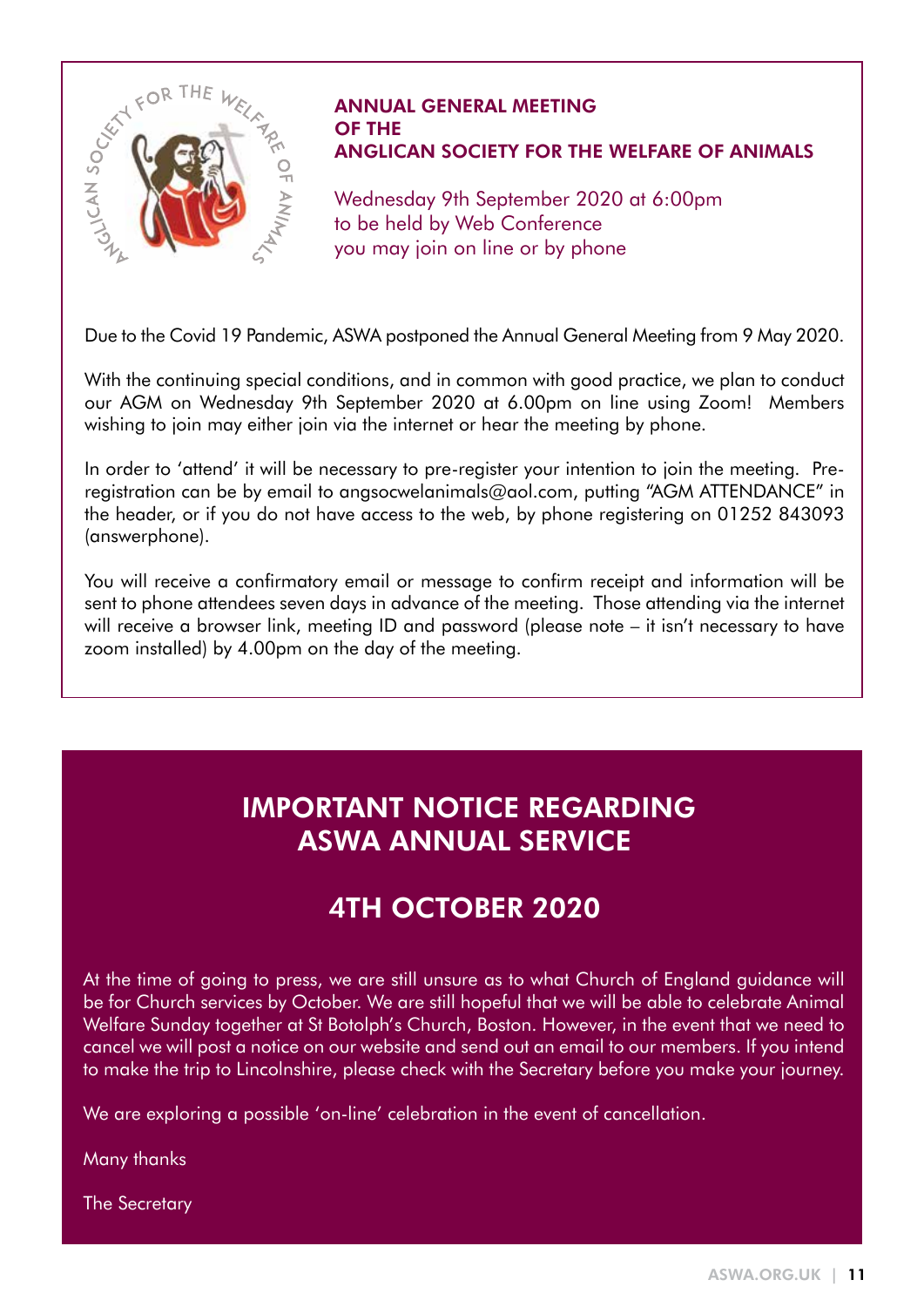# YOUNG MEMBERS' PAGE

Welcome to our young members' page. This page features in the summer issue of Animalwatch each year. We'd like to make this your space, and to do that we need contributions from our under-18s membership. We want to hear from you! And if you have a suggestion for a feature to add to this page, do let us know.

### SHACKLETON SEARCHES THE SCRIPTURES



Hi! My name is Shackleton. I'm named after a famous explorer, and I've been asked to help you explore the Bible to learn more of what it says about animals. As we look at the Bible passage, younger readers may want to read the story and think about these three questions:

1. What is this passage about? 2. What does it tell us? 3. Why is it special?

Older children and teenagers may want to dig deeper (I love digging!) and tackle the questions that follow the reflections on the passage. The important thing is to think about the story and what it means for your life and our life as a Church today.

#### Genesis 2.18−20

*Then the Lord God said, 'It is not good that the man should be alone; I will make him a helper as his partner.' So out of the ground the Lord God formed every animal of the field and every bird of the air, and brought them to the man to see what he would call them; and whatever the man called each living creature, that was its name. The man gave names to all cattle, and to the birds of the air, and to every animal of the field; but for the man there was not found a helper as his partner.*

This story from Genesis can teach us some important lessons about how we are to relate to animals. Adam gives the animals names, recognising that each is an individual, possessing unique characteristics. Some people think that Adam's naming of the animals shows us human power over non-human creatures, but it could be showing us something very different. When parents give a new baby a name, or when we name a pet, it is a way of recognising another soul and creating a relationship. More than that, this passage points out that, although human−animal relationships can't be the same as human to human

relationships, it is possible for there to be companionship between humans and animals, and this was part of God's plan.

- What kind of relationships have you had with animals? Has an animal, maybe a pet, been your friend? Have you had an animal who has made you feel better when you were sad or afraid?
- Think about Adam recognising the individuality of each animal he named. Do you think we pay enough attention to animals as individuals or do we just think all animals are more or less the same?
- What sort of relationships do you think God wants human beings to have with animals? Relationships that use animals to do things for us or provide us with food but don't take care of their needs? Or relationships that pay special attention to what's best for the animal?

### HILDA'S HIGHLIGHT

#### Rodents of unusual size

They may not be as big as the rodents of unusual size in the movie *The Princess Bride*, but Eurasian beavers (which readers in the UK may have seen featured on this year's *Springwatch* on BBC2) are the second largest rodent in the world. They grow to be nearly 1 metre long and can weigh up to 38kg!





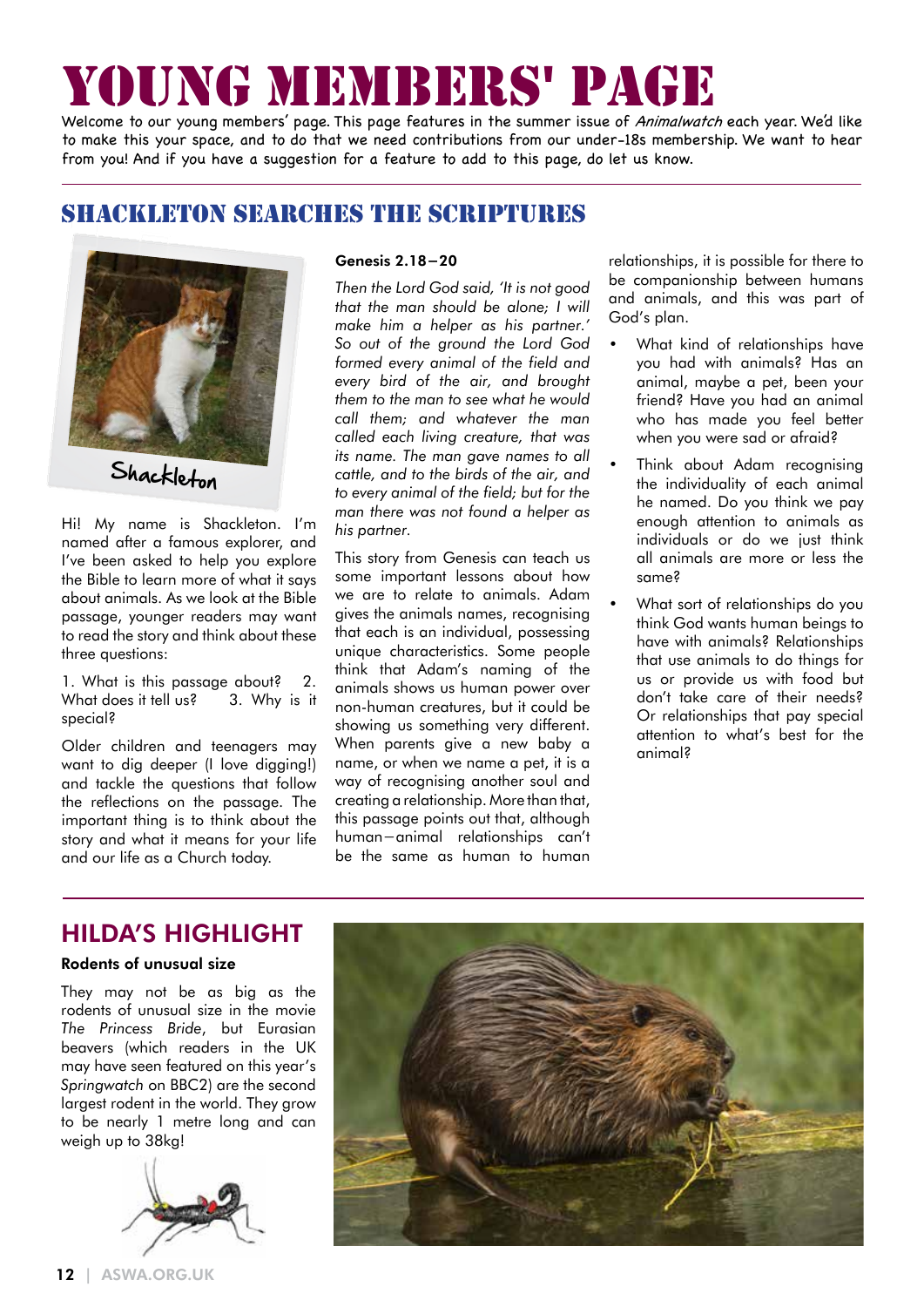# wordsearch

While we humans have been in lockdown, some animals have been taking advantage and coming out into the open. Some people have said that they've had more time over the past weeks to get outside an enjoy nature, and the quiet has made it easier to hear the birds singing. We've hidden 20 British birds, mammals, amphibians, fish and insects in our wordsearch puzzle. Can you find them all? (Hint: some words are written backwards!)

| $\boldsymbol{\mathsf{A}}$                                                                              | $\mathsf X$                                                                                            | $\mathsf D$                                                                                                 | $\bigcirc$                | $\sf T$       | $\sf T$                                                                                                    | E                                                                   | ${\sf R}$    | Υ                         | $\mathsf U$                           |
|--------------------------------------------------------------------------------------------------------|--------------------------------------------------------------------------------------------------------|-------------------------------------------------------------------------------------------------------------|---------------------------|---------------|------------------------------------------------------------------------------------------------------------|---------------------------------------------------------------------|--------------|---------------------------|---------------------------------------|
| $\mathsf C$                                                                                            | $\bigcirc$                                                                                             | E                                                                                                           | L                         | ${\sf M}$     | $\mathsf I$                                                                                                | $\sf T$                                                             | W            | $\mathsf E$               | ${\sf N}$                             |
| F                                                                                                      | $\sf B$                                                                                                | E                                                                                                           | $\boldsymbol{Z}$          | $\mathsf P$   | ${\sf Q}$                                                                                                  | $\boldsymbol{\mathsf{A}}$                                           | $\vee$       | ${\sf N}$                 | $\mathsf T$                           |
| $\mathsf E$                                                                                            | $\mathsf C$                                                                                            | ${\sf R}$                                                                                                   | $\bigcirc$                | ${\mathsf W}$ | ${\sf R}$                                                                                                  | $\mathsf D$                                                         | B            | $\mathsf E$               | $\sf E$                               |
| ${\mathsf G}$                                                                                          | $\mathsf E$                                                                                            | $\sf K$                                                                                                     | $\mathsf I$               | ${\sf P}$     | $\mathsf L$                                                                                                | ${\sf P}$                                                           | A            | $\mathsf X$               | F                                     |
| $\bigcirc$                                                                                             | $\mathsf D$                                                                                            | $\bigcirc$                                                                                                  | $\circ$                   | ${\sf R}$     | ${\sf M}$                                                                                                  | $\circ$                                                             | $\mathsf U$  | $\mathsf S$               | $\sf E$                               |
| $\boldsymbol{\mathsf{A}}$                                                                              | $\mathsf X$                                                                                            | $\mathsf D$                                                                                                 | $\mathsf S$               | ${\sf Q}$     | $\mathsf{U}% _{T}=\mathsf{U}_{T}\!\left( a,b\right) ,\ \mathsf{U}_{T}=\mathsf{U}_{T}\!\left( a,b\right) ,$ | L                                                                   | L            | $\sf T$                   | ${\sf P}$                             |
| $\mathsf S$                                                                                            | ${\sf Q}$                                                                                              | $\bigcup$                                                                                                   | $\mathsf{I}$              | ${\sf R}$     | ${\sf R}$                                                                                                  | E                                                                   | L            | $\mathsf V$               | Y                                     |
| $\bigcirc$                                                                                             | $\mathsf U$                                                                                            | $\ensuremath{\mathsf{Z}}$                                                                                   | F                         | $\bigcirc$    | $\mathsf X$                                                                                                | $\mathsf C$                                                         | ${\sf R}$    | ${\sf M}$                 | $\sf S$                               |
| ${\sf R}$                                                                                              | $\mathsf{A}% _{\mathsf{A}}^{\prime}=\mathsf{A}_{\mathsf{A}}^{\prime}=\mathsf{A}_{\mathsf{A}}^{\prime}$ | $\bigcirc$                                                                                                  | T                         | $\bigcup$     | $\mathsf W$                                                                                                | ${\sf R}$                                                           | E            | ${\sf N}$                 | ${\sf P}$                             |
| ${\mathsf G}$                                                                                          | $\bigcirc$                                                                                             | $\mathsf D$                                                                                                 | ${\mathsf G}$             | ${\mathsf W}$ | $\mathsf F$                                                                                                | E                                                                   | M            | ${\sf R}$                 | T                                     |
| $\bigcirc$                                                                                             | $\mathbf{I}$                                                                                           | $\sf B$                                                                                                     | $\mathsf S$               | $\mathsf A$   | L                                                                                                          | ${\sf M}$                                                           | $\circ$      | ${\sf N}$                 | $\boldsymbol{\mathsf{H}}$             |
| $\boldsymbol{\mathsf{H}}$                                                                              | E                                                                                                      | ${\sf R}$                                                                                                   | $\mathsf{I}$              | $\sf K$       | $\mathsf J$                                                                                                | $\mathsf A$                                                         | W            | $\mathsf E$               | $\mathsf C$                           |
| $\mathsf E$                                                                                            | $\boldsymbol{\mathsf{V}}$                                                                              | $\bigcirc$                                                                                                  | $\boldsymbol{Z}$          | ${\sf N}$     | A                                                                                                          | ${\sf R}$                                                           | L            | $\sf T$                   | $\begin{array}{c} \hline \end{array}$ |
| ${\mathsf G}$                                                                                          | Y                                                                                                      | $\overline{\mathsf{L}}$                                                                                     | F                         | ${\sf N}$     | $\bigcirc$                                                                                                 | G                                                                   | A            | ${\sf R}$                 | D                                     |
| D                                                                                                      | $\mathsf J$                                                                                            | $\overline{\mathsf{N}}$                                                                                     | E                         | $\sf K$       | $\mathsf S$                                                                                                | $\sf T$                                                             | $\mathbf{I}$ | $\ensuremath{\mathsf{Z}}$ | $\mathsf S$                           |
| E                                                                                                      | Τ                                                                                                      | P                                                                                                           | $\boldsymbol{\mathsf{H}}$ | E             | A                                                                                                          | $\sf S$                                                             | A            | $\overline{\mathsf{N}}$   | T                                     |
| H                                                                                                      | B                                                                                                      | $\mathsf{A}% _{\mathsf{A}}^{\prime}=\mathsf{A}_{\mathsf{A}}^{\prime}=\mathsf{A}_{\mathsf{A}}^{\prime}$      | D                         | ${\mathsf G}$ | $\sf E$                                                                                                    | ${\sf R}$                                                           | E            | ${\sf M}$                 | $\mathsf E$                           |
| $\mathsf{A}% _{\mathcal{A}}^{\ast }=\mathsf{A}_{\mathcal{A}}^{\ast }=\mathsf{A}_{\mathcal{A}}^{\ast }$ | ${\sf R}$                                                                                              | G                                                                                                           | $\sf B$                   | ${\sf Q}$     | ${\sf P}$                                                                                                  | $\mathsf{A}% _{\mathcal{A}}^{\ast}=\mathsf{A}_{\mathcal{A}}^{\ast}$ | F            | $\mathsf W$               | $\mathsf J$                           |
| $\sf B$                                                                                                | B                                                                                                      | $\mathsf{L}% _{0}\left( \mathsf{L}_{0}\right) ^{\ast }=\mathsf{L}_{0}\left( \mathsf{L}_{0}\right) ^{\ast }$ | $\bigcup$                 | $\mathsf E$   | $\mathsf T$                                                                                                | $\mathsf I$                                                         | $\sf T$      | $\mathsf F$               | ${\sf N}$                             |
|                                                                                                        |                                                                                                        |                                                                                                             |                           |               |                                                                                                            |                                                                     |              |                           |                                       |

| <b>BADGER</b>  | <b>CROW</b>      | <b>FOX</b>      | OWI          | <b>SALMON</b>   |
|----------------|------------------|-----------------|--------------|-----------------|
| <b>BAT</b>     | <b>DEFR</b>      | <b>HEDGEHOG</b> | PHEASANT     | <b>SQUIRREL</b> |
| <b>BFF</b>     | <b>DOORMOUSE</b> | <b>NFWT</b>     | <b>PIKF</b>  | <b>TADPOLE</b>  |
| <b>BIUFTIT</b> | <b>DRAGONFLY</b> | OTTFR.          | <b>ROBIN</b> | <b>WRFN</b>     |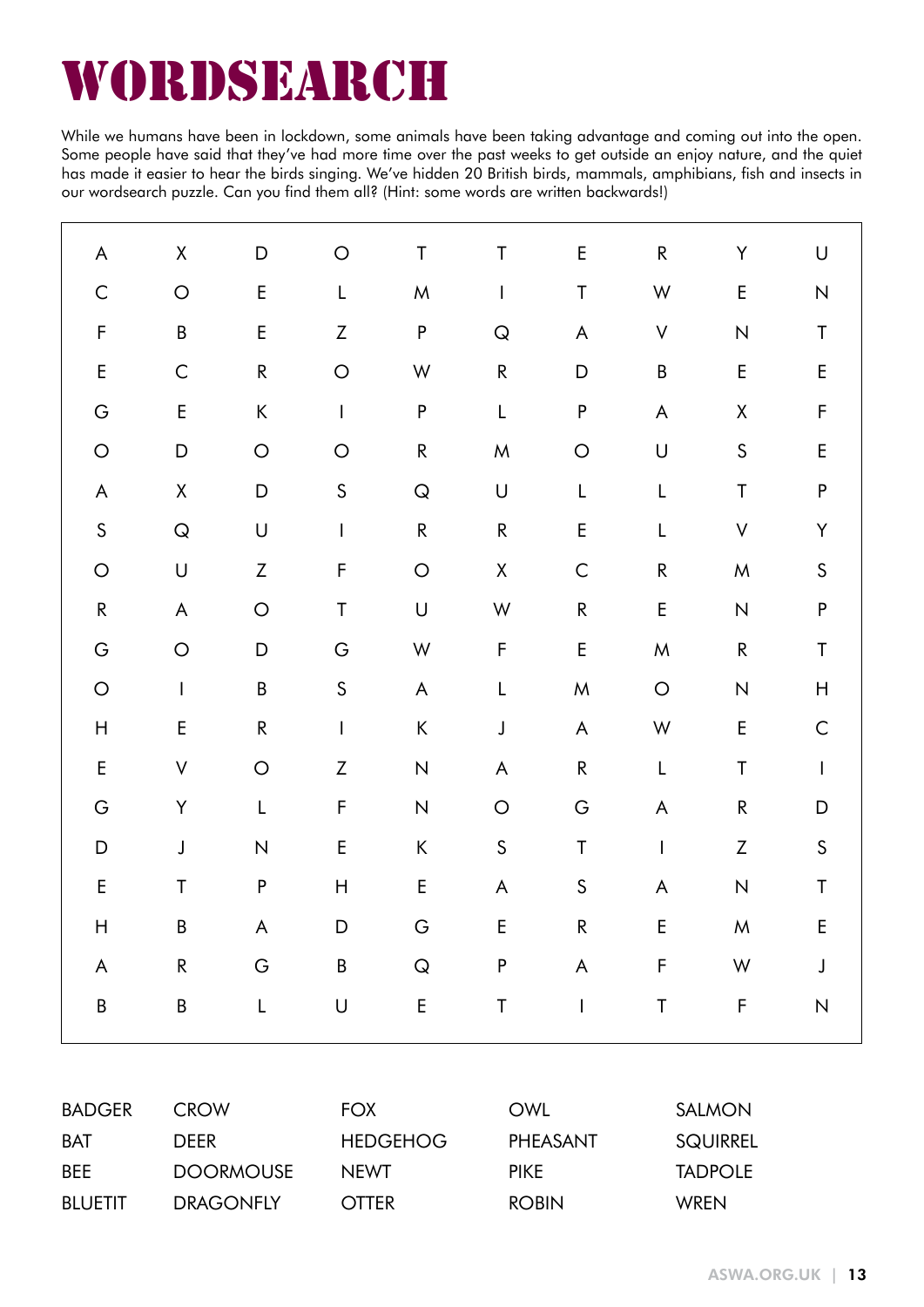## DOMINION AND HUMANITY'S RELATIONSHIP WITH CREATION



As has been highlighted elsewhere in this issue, it is well-known that new human pathogens, particularly viruses, can emerge by transferring from other species to us, and that this is most probably the source of the novel corona virus causing COVID-19. This animalto-human transmission is called zoonotic transmission, and it appears to be driven by humans encroaching on previously wild areas, leading to increases in human−animal contact, and by the trade in wild animals.

What should we, as Christians, think about this? First, we should not be surprised by it. We ourselves are part of the animal kingdom, one of many primate species, and like other animals, we are subject to infection and disease. The creation narratives of both Genesis 1 and Genesis 2 remind us that we are a part of the creation, connected to the earth and caught up in the vast web of life that it sustains. It's all too easy to focus on Genesis 1.26, which says that human beings are made in God's image and have dominion over the rest of creation, and think that we are somehow separate and above all other creatures. But if we look at where in the story that verse sits − in the midst of the sixth day, when all land animals are called into being − it should serve as a reminder that while we do have a special calling, we don't have a separate existence or state of being from that of other animals.

If we are still in need of a dose of humility, then the opening of the second Genesis creation narrative should do the trick. In Genesis 2.7, we're told that God created the first human out of the dust of the earth. We are made of nothing more magnificent than dirt. But what we should really take away from this verse is that we have a fundamental connection to the planet on which we live – it is part of us, just as we are part of it. It's worth remembering that. What harms the planet harms us also. One manifestation of that harm is the emergence of zoonotic diseases.

Looking specifically at the issue of trading in wild animals for meat, the first Genesis creation narrative also has something to say. It says that we have been given plants and fruit for our food (Gen 1.29). Perhaps it is time to consider the benefits of a plant-based diet in protecting us from zoonotic disease. And this brings us back to the concept of dominion, or rule, set out in Genesis 1.26. What, exactly, does that mean? The fact that the instruction to eat only plants comes just a few verses after the statement about dominion suggests that human dominion over the rest of creation is not limitless. There are boundaries. Not everything is for our use. Dominion is not domination. It is not about exploitation. As the psalmist noted, "The earth is the Lord's and everything in it." (Ps 24.1). We are not the owners of this world. When we rule over creation, we do so on God's behalf. And if we rule on God's behalf, we should rule in a way that reflects God's own rule. God's rule is one of nurture and care. God's power is displayed in love and service to his creation, as exemplified by the life and death of Jesus. Where God reigns, life is given, as is most clearly seen in Jesus' resurrection.

As we look at the state of the natural world today, Christians should bear these simple principles in mind − that we are part of creation, not separate from it; that we have a deep connection to the earth; and that, however we interpret it, our dominion is not without limits and is exercised on God's behalf. Those principles should shape our thinking about and our actions towards the planet and our fellow creatures.

#### Jennifer Brown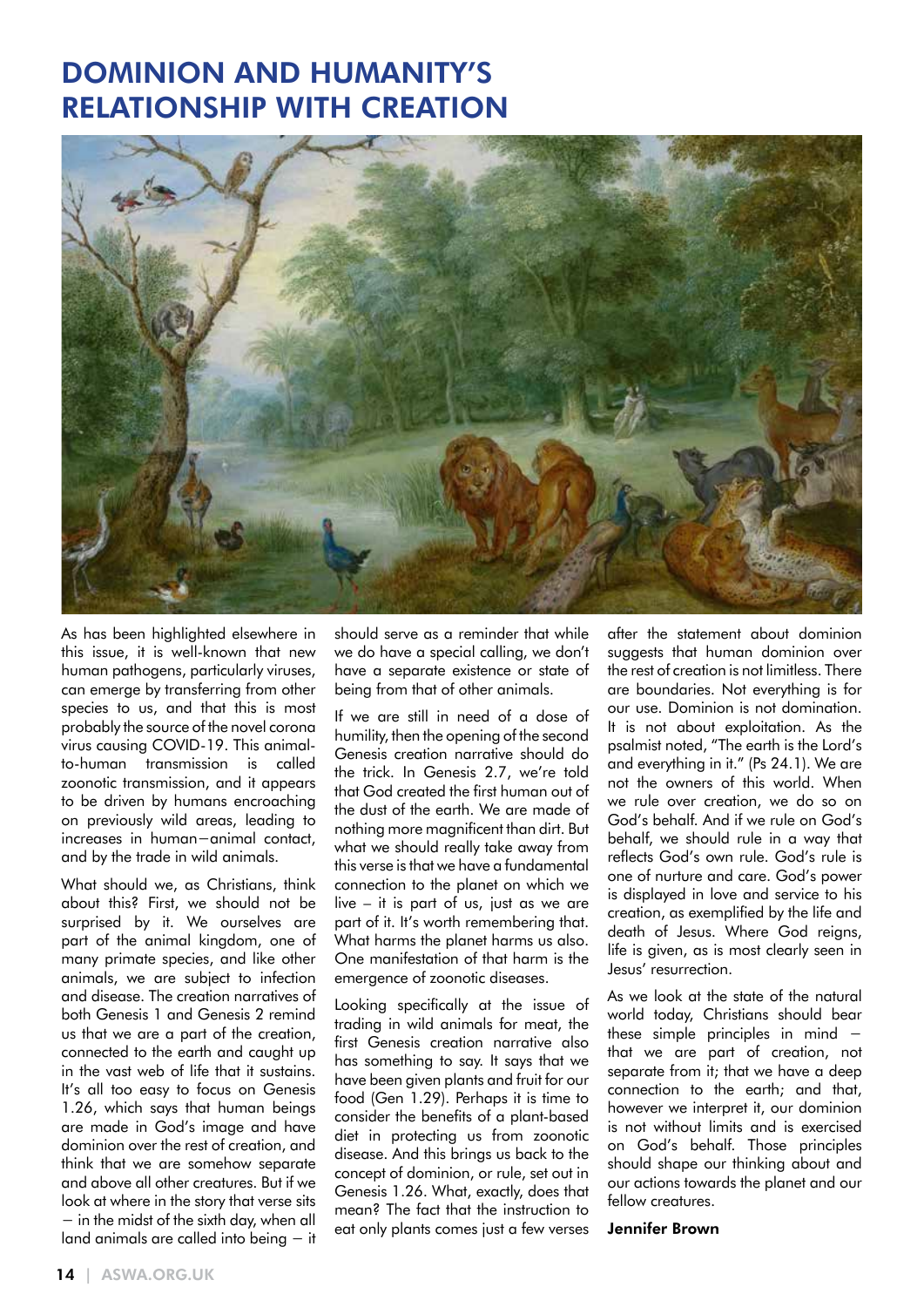# THEY ALSO SERVED **Remembering the Animals of War**



Join us at the Animals War Memorial, Park Lane, London

## Sunday 8th November – 3.00pm

**Speaker: PC Dave Wardell and Finn**

Further details: Anglican Society for the Welfare of Animals **Tel:** 01252 843093 **Email:** AngSocWelAnimals@aol.com www.aswa.org.uk